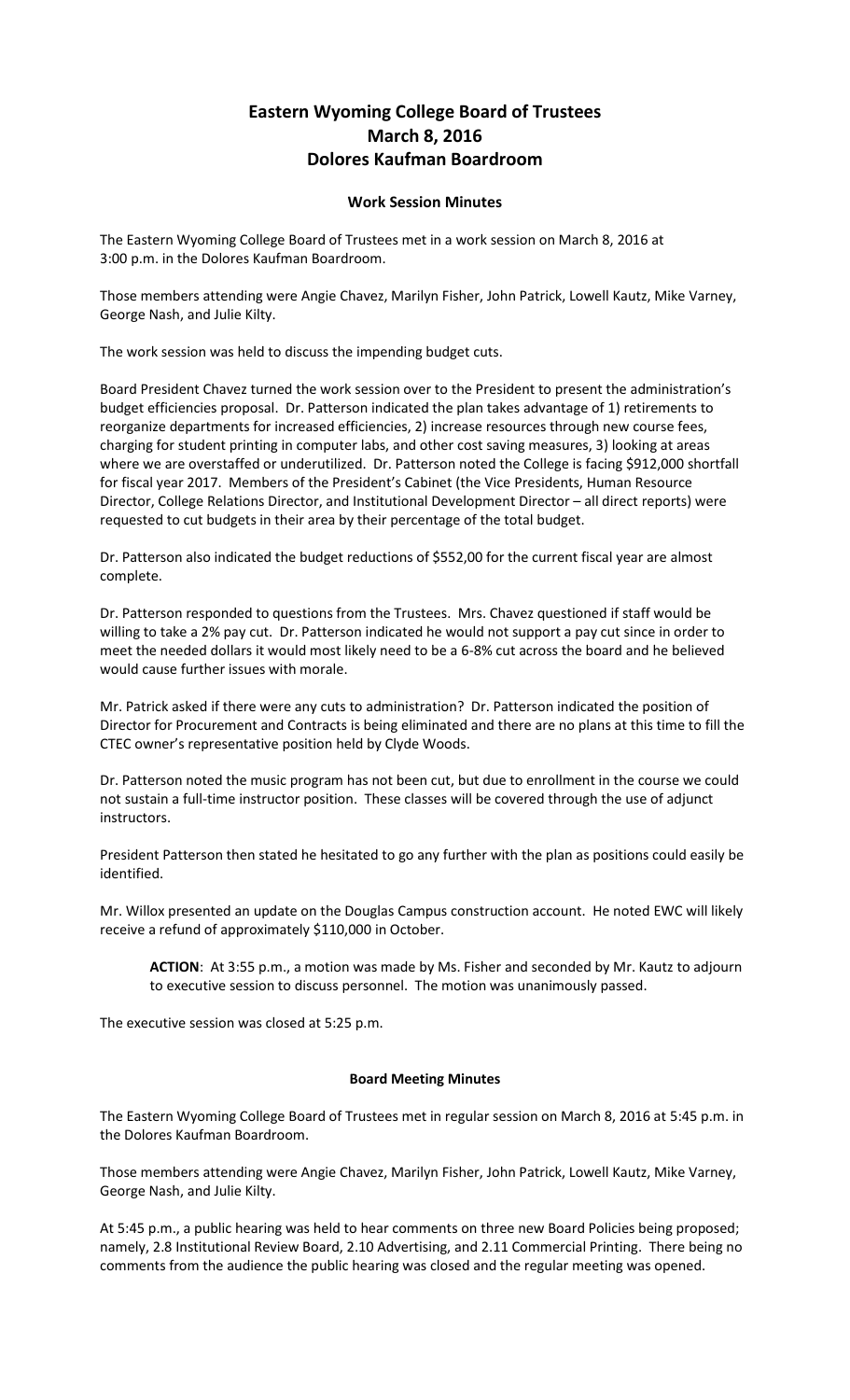Dr. Landa introduced Nursing Director Suzey Delger and Nursing Instructor April Clark.

Institutional Development Director John Hansen introduced members representing VFW Post 2918. Post 2918 recently donated to the EWC Foundation funds to be used for a full tuition scholarship. Todd Peterson, President of the Foundation presented the VFW with a certificate and thanked them for their generosity.

**ACTION**: The Board was requested to approve the agenda. Mr. Varney moved to approve the agenda with the addition of an executive session; second by Ms. Fisher. Motion carried unanimously.

In addition to his written update, Dr. Patterson provided a recap of the legislative session noting that House Bill 80 passed and is the legislation which will allow for the recalibration of the community colleges' funding model. Other items of note included the granting of tenure to Kelly Strampe, a Criminal Justice conference was held on campus on February  $17<sup>th</sup>$ , serving as the graduation speaker at the Wyoming Law Enforcement Academy, meeting with the Douglas Advisory Council on Friday, and EWC is hosting a Job Fair on April  $6<sup>th</sup>$ .

The WACCT award winners from EWC were announced; Mai Lee Olsen, Professional Staff Member of the Year and John Patrick, Trustee of the Year.

**ACTION**: The Board was requested to consider the consent agenda. Ms. Fisher moved to approve the consent agenda, which included the minutes from the February 9, 2016 meeting and executive session; second by Mr. Patrick. Motion carried unanimously.

**ACTION**: Mr. Laher presented the financial report followed by the projects update by Mr. Jarvis. Mr. Varney moved to approve the financial report, as presented; Ms. Kilty seconded. Motion was unanimously passed.

**ACTION**: The campus ID card systems selection and financing was brought back before the Board for their consideration. Mr. Laher provided the Board with further information regarding the recommended Multicard System and the financing through the Wyrulec Revolving Loan Fund. He noted the selection of the campus ID card systems offered by Multicard for the initial cost of \$60,174 covers the replacement equipment needed, the installation of this equipment, and training for staff. In addition, there will be ongoing maintenance costs of \$11,796. The financing with Wyrulec will cover the cost of the ID card system and the purchase of 60 computers for a total financing package of \$124,292. Ms. Fisher moved to approve the project and the proposed financing, as presented. Ms. Kilty seconded and the motion was passed with Mr. Kautz opposing.

**ACTION**: The Board was requested to consider the Adoption Agreement for the Money Purchase Plan, TIAA-CREF Qualified 401(a) Volume Submitter Plan and Trust for Public Employees. Mr. Laher explained EWC provides retirement benefits to eligible permanent fulltime employees through either the Wyoming Retirement System's defined benefit plan or through a TIAA-CREF defined contribution plan. The TIAA-CREF program is maintained at the institutional level and EWC is responsible for keeping the plan documents current. Ms. Fisher made a motion to approve the Adoption Agreement with the changes recommended by Attorney Leslie Thomson of Holland & Hart, as presented. Seconded by Mr. Patrick and the motion was passed unanimously.

**ACTION**: The Board was requested to approve on final reading the new Board Policy 2.8 Institutional Review Board. The new policy establishes a formal institutional review board within Board policies and will create a framework for the development of associated administrative rules that deal with how human participants are employed in the conduct of institutional research activities. Mr. Patrick moved to approve on final reading new Board Policy 2.8 Institutional Review Board, as presented; second by Mr. Kautz. Motion carried unanimously.

**ACTION**: The final reading was held for new Board Policy 2.10 Advertising. The new policy formalizes the current process used for advertising for the institution. Ms. Kilty moved to approve on final reading new Board Policy 2.10 Advertising, as presented. Mr. Patrick seconded and the motion was unanimously passed.

**ACTION**: The Trustees were requested to approve on final reading the new policy on commercial printing. This policy also formalizes the process for commercial printing at the